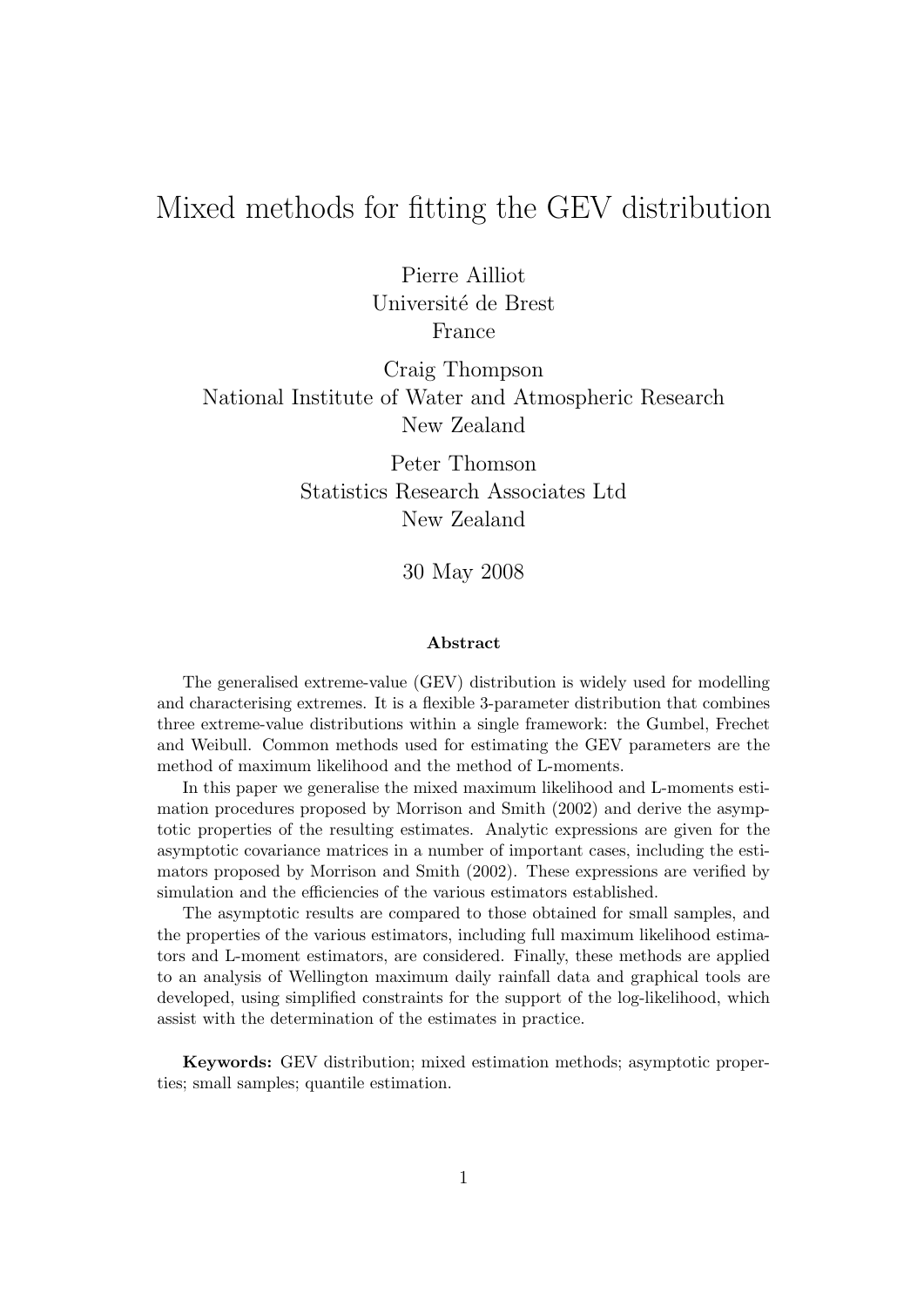### 1 Introduction

The distribution of extremes, such as maximum daily temperatures or minimum daily returns, is of common interest to many disciplines including the natural and social scientists. Katz et al. (2002) provides a comprehensive review of the analysis of hydrological extremes, and Coles (2001) provides a general introduction to the analysis of extreme values. Embrechts et al. (1997) and McNeil et al. (2005) consider the modelling of extremes in insurance, finance and quantitative risk management. However, for many analyses, there is often limited data available on extremes and so fitting an extreme value distribution can lead to difficulties, particularly for the estimation of extreme quantiles. In such cases there is a need to better understand the asymptotic and small sample properties of the parameters of the extreme value distribution chosen, and its quantiles.

This paper is concerned with the fitting of the generalised extreme-value (GEV) distribution, introduced by Jenkinson (1955), which is widely used for modelling and characterising extremes. The GEV distribution is a flexible 3-parameter distribution that combines three extreme-value distributions within a single framework: the Gumbel (EV1), Frechet (EV2) and Weibull (EV3). Common methods of estimating the GEV parameters are the method of maximum likelihood (Prescott and Walden, 1980) and the method of Lmoments (Hosking, 1990). While L-moment estimators produce biased estimates, Hosking et al. (1985) found them to be preferable to maximum likelihood estimators in small samples because they resulted in estimated quantiles with smaller variances. For a range of hydrologically important cases, Madsen et al. (1997) showed that GEV quantiles estimated from small samples using conventional method of moments estimates were more accurate than those based on either maximum likelihood or L-moments. Martins and Stedinger (2000) considered restricting the shape of the GEV distribution using a suitable Bayesian prior. They showed that, for heavy tailed GEV distributions, the maximum a posteriori (MAP) estimators (penalised maximum likelihood estimators) again provided better estimates of GEV quantiles than maximum likelihood, method of moments and L-moments, in the case of small samples.

Morrison and Smith (2002) proposed two methods for estimating the GEV parameters that combine both maximum likelihood and L-moment methods. The resulting estimators of the shape parameter displayed reduced variance compared to the maximum likelihood estimator, and reduced bias compared to the L-moment estimator. Furthermore, their study showed the root mean square errors of the mixed method estimators were superior to those of L-moment estimators for flood size samples, although the root mean square errors of the corresponding quantiles were slightly inferior. However, while Morrison and Smith (2002) established that their methods produce estimates that are consistent and asymptotically Gaussian, they did not provide analytical expressions for the asymptotic covariance matrix.

In Section 2 we generalise the estimation procedure proposed by Morrison and Smith (2002) to moments other than L-moments, and derive the asymptotic properties of the resulting estimates. In particular, analytic expressions are given for the asymptotic covariance matrices in a number of important cases, including the estimators proposed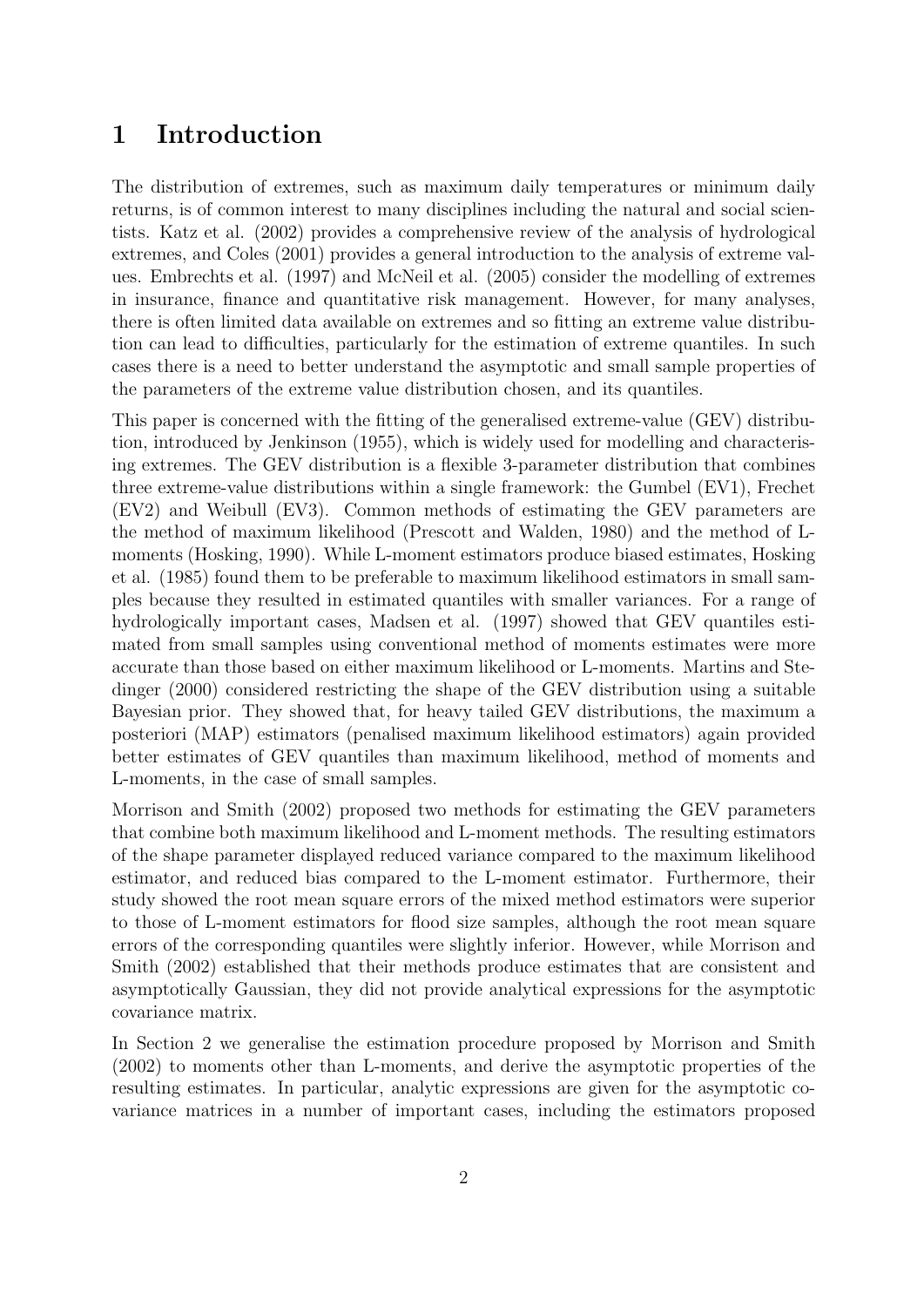by Morrison and Smith (2002). Using simplified constraints for the support of the loglikelihood, graphical tools are developed in Section 3 which assist with the determination of the estimates in practice. In Section 4, the asymptotic results established in Section 2 are verified by simulation and the efficiencies of the various estimators established. The asymptotic results are contrasted and compared to those obtained for small samples, and the properties of the various estimators, including full maximum likelihood estimators and the L-moment estimators, are considered. The corresponding quantile estimators are also assessed for accuracy and bias. The various methods are applied to an analysis of Wellington maximum daily rainfall data in Section 5 and conclusions are drawn in Section 6.

### 2 GEV estimation using mixed methods

Consider estimating the parameters  $\alpha > 0$ ,  $\beta$ ,  $\kappa$  of the GEV distribution with cumulative distribution function

$$
F(x|\boldsymbol{\theta}) = \begin{cases} \exp\{-\left[1 - \kappa \frac{x - \beta}{\alpha}\right] \frac{1}{\kappa}\} & (\kappa \neq 0) \\ \exp\{-\exp[-\frac{x - \beta}{\alpha}]\} & (\kappa = 0) \end{cases}
$$
(1)

where  $\boldsymbol{\theta} = (\beta, \alpha, \kappa)^T$  and x is bounded above by  $\beta + \alpha/\kappa$  when  $\kappa > 0$ , below by  $\beta + \alpha/\kappa$ when  $\kappa < 0$ . Here  $\beta$ ,  $\alpha$  and  $\kappa$  are location, scale and shape parameters respectively, and the constraints on x are equivalent to requiring  $\kappa(x-\beta) < \alpha$ . Note that  $\kappa < 0$  corresponds to the Frechet distribution,  $\kappa > 0$  corresponds to the Weibull distribution, and the case  $\kappa = 0$  (the Gumbel distribution) is the limit of the  $\kappa \neq 0$  form as  $\kappa$  approaches zero,

The log-likelihood of a random sample  $X_1, \ldots, X_n$  drawn from the GEV distribution is given by

$$
\ln L(\boldsymbol{\theta}) = -n \ln \alpha - \sum_{i=1}^{n} \left(1 - \kappa \frac{X_i - \beta}{\alpha}\right)^{\frac{1}{\kappa}} + \left(\frac{1}{\kappa} - 1\right) \sum_{i=1}^{n} \ln \left(1 - \kappa \frac{X_i - \beta}{\alpha}\right) \tag{2}
$$

and the corresponding maximum likelihood estimator is the value of  $\theta$  at which  $\ln L(\theta)$ attains its maximum value. A feasible solution is subject to the parameter constraints

$$
\alpha > 0, \qquad \kappa \frac{X_i - \beta}{\alpha} \le 1 \qquad (i = 1, \dots, n)
$$
 (3)

and we further assume that  $-0.5 < \kappa < 0.5$ . The latter ensures that the  $X_i$  have finite second moments and satisfy the maximum likelihood regularity conditions given in Smith (1985). In particular, these conditions on  $\kappa$  ensure that both L-moment and the maximum likelihood estimates are consistent with asymptotic (large sample) Gaussian distributions (see Prescott and Walden 1980, Hosking 1990).

Suppose now that  $\theta$  is estimated by a mixture of two methods; maximum likelihood and method of moments. A central case of interest here is where  $\alpha$  and  $\beta$  are estimated as functions of the remaining parameter  $\kappa$  by the method of moments using the first two L-moments

$$
\lambda_1 = E(X_1) = \beta + \frac{\alpha}{\kappa} (1 - \Gamma(1 + \kappa)), \quad \lambda_2 = \frac{1}{2} E(|X_1 - X_2|) = \frac{\alpha}{\kappa} (1 - 2^{-\kappa}) \Gamma(1 + \kappa) \tag{4}
$$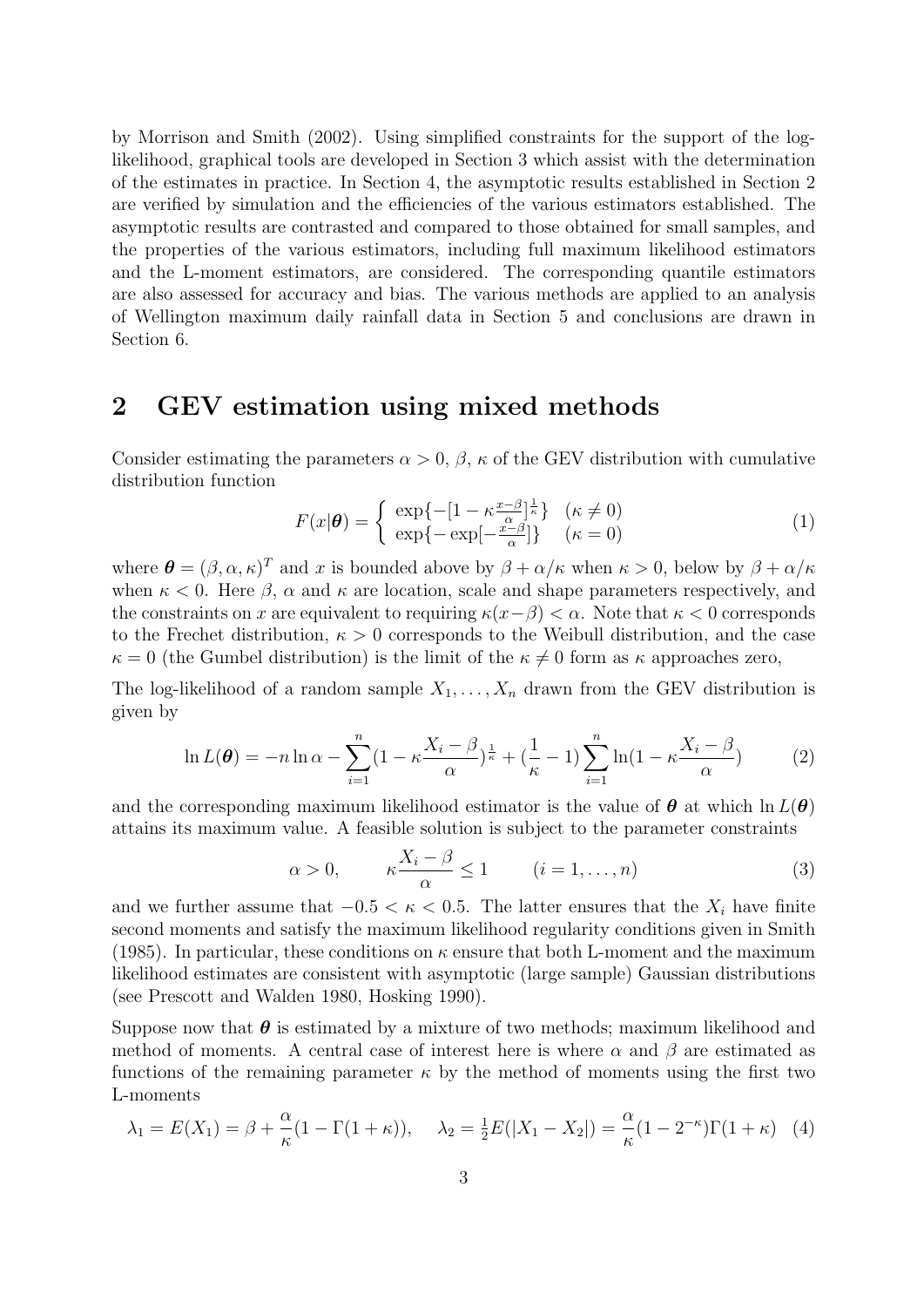with  $\lambda_1$ ,  $\lambda_2$  estimated by

$$
\hat{\lambda}_1 = \frac{1}{n} \sum_{i=1}^n X_i, \qquad \hat{\lambda}_2 = \frac{1}{n(n-1)} \sum_{i < j} |X_i - X_j|.\tag{5}
$$

Then  $\kappa$  is estimated by maximising the log-likelihood ln  $L(\theta)$  with  $\alpha$ ,  $\beta$  constrained to be the solution of (4) and (5). These estimators, denoted by  $\hat{\theta}$ , are the MIX2 estimators proposed by Morrison and Smith (2002).

Note that  $\lambda_3 = \kappa$  and (4) yield a continuously differentiable 1-1 mapping between the parameters  $\boldsymbol{\theta}$  and  $\boldsymbol{\lambda} = (\lambda_1, \lambda_2, \lambda_3)^T$  where

$$
\beta = \lambda_1 - \frac{\lambda_2 (1 - \Gamma(1 + \lambda_3))}{(1 - 2^{-\lambda_3}) \Gamma(1 + \lambda_3)}, \quad \alpha = \frac{\lambda_2 \lambda_3}{(1 - 2^{-\lambda_3}) \Gamma(1 + \lambda_3)}, \quad \kappa = \lambda_3 \tag{6}
$$

so that  $\hat{\theta}$  is now given by (6) with  $\lambda$  replaced by  $\hat{\lambda}$  where  $\hat{\lambda_1}$ ,  $\hat{\lambda_2}$  are given by (5) and

$$
\hat{\lambda}_3 = \arg \max_{\lambda_3} \ln L(\hat{\lambda_1}, \hat{\lambda_2}, \lambda_3). \tag{7}
$$

This mixed estimation estimation procedure will be referred to as method M1.

From Results 1 and 2 in the Appendix,  $\sqrt{n}(\hat{\theta}-\theta)$  has an asymptotic Gaussian distribution with mean zero and covariance matrix  $J^T V J$  where

$$
V = BCB^{T}, \quad C = \begin{bmatrix} C_{11} & C_{12} & 0 \\ C_{21} & C_{22} & 0 \\ 0 & 0 & I_{33}^{(\lambda)} \end{bmatrix}, \quad B^{-1} = \begin{bmatrix} 1 & 0 & 0 \\ 0 & 1 & 0 \\ I_{31}^{(\lambda)} & I_{32}^{(\lambda)} & I_{33}^{(\lambda)} \end{bmatrix}
$$

and  $C_{ij} = \lim_{n \to \infty} \text{cov}(\hat{\lambda}_i, \hat{\lambda}_j)$  for  $i, j = 1, 2$ . The Jacobean of the transformation (6) is given by

$$
J = \frac{\partial \theta^T}{\partial \lambda} = \begin{bmatrix} 1 & 0 & 0 \\ \frac{\beta - \lambda_1}{\lambda_2} & \frac{\alpha}{\lambda_2} & 0 \\ \frac{\alpha}{\kappa} \psi (1 + \kappa) + (\beta - \lambda_1) \frac{\ln 2}{1 - 2^{\kappa}} & \frac{\alpha}{\kappa} (1 - \kappa \psi (1 + \kappa) + \kappa \frac{\ln 2}{1 - 2^{\kappa}}) & 1 \end{bmatrix}
$$
(8)

where  $\psi(x) = d \ln \Gamma(x)/dx$  is the digamma function and  $\Gamma(x)$  is the gamma function. The matrix  $I^{(\lambda)} = J I^{(\theta)} J^T$  where  $I^{(\theta)}$ , the information matrix of the GEV distribution with parameters  $\theta$ , is given by Result 2 in the Appendix. Since

$$
n \operatorname{var}(\hat{\lambda}_1) = \operatorname{var}(X_1), \qquad n \operatorname{cov}(\hat{\lambda}_1, \hat{\lambda}_2) = \operatorname{cov}(X_1, |X_1 - X_2|),
$$
  

$$
n \operatorname{var}(\hat{\lambda}_2) = \frac{n-1}{n-2} \operatorname{cov}(|X_1 - X_2|, |X_2 - X_3|) + \frac{\operatorname{var}(|X_1 - X_2|)}{2(n-1)}
$$

it follows that

$$
C_{11} = \text{var}(X_1), \ C_{12} = C_{21} = \text{cov}(X_1, |X_1 - X_2|), \ C_{22} = \text{cov}(|X_1 - X_2|, |X_2 - X_3|)
$$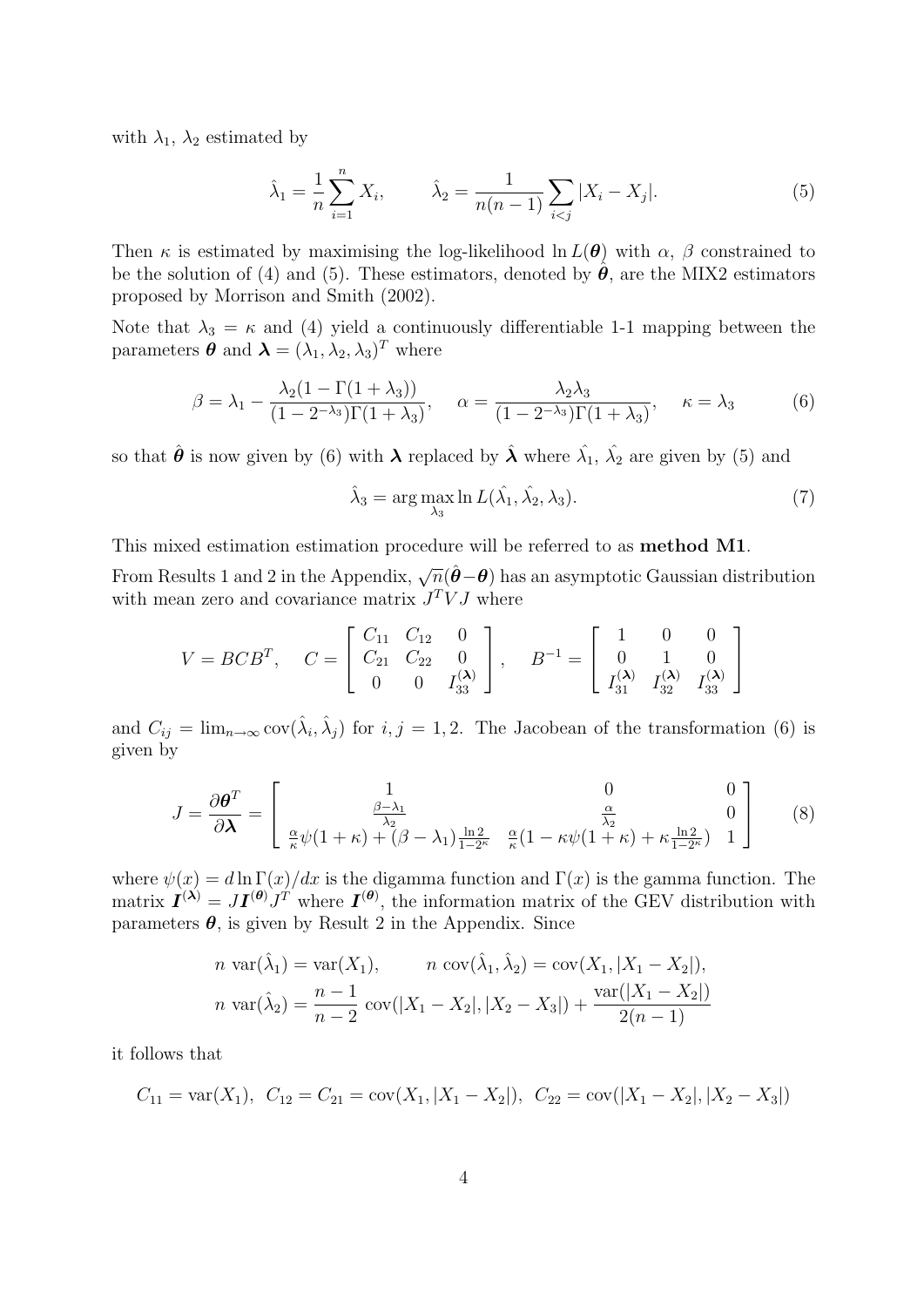and straightforward, but demanding, integration now yields

$$
C_{11} = \frac{\alpha^2}{\kappa^2} [\Gamma(1+2\kappa) - \Gamma(1+\kappa)^2]
$$
  
\n
$$
C_{12} = C_{21} = -\frac{\alpha^2}{\kappa^2} [(1-2^{-2\kappa})\Gamma(1+2\kappa) - 2(1-2^{-\kappa})\Gamma(1+\kappa)^2]
$$
  
\n
$$
C_{22} = \frac{\alpha^2}{\kappa^2} [\Gamma(1+2\kappa)(1+2^{-2\kappa+2}(H_{\kappa}(\frac{1}{2})-\frac{1}{2})) - \Gamma(1+\kappa)^2 (3-2^{-\kappa+2}+2^{-2\kappa+2})]
$$
\n(9)

where

$$
H_{\kappa}(x) = \, _2F_1(\kappa, 2\kappa; 1+\kappa; -x) = 2\frac{1+2\kappa}{x^{\kappa}} \frac{\Gamma(1+\kappa)^2}{\Gamma(2+2\kappa)} B_{1+\kappa}(\frac{x}{1+x}) + \frac{1-x}{(1+x)^{1+2\kappa}}
$$

for  $x > 0$ ,  $\kappa > -1$ . Here  $_2F_1(.)$  is the hypergeometric function, and  $B_{\phi}(.)$  the symmetric beta distribution function with parameter  $\phi > 0$ .

The formulae for the  $C_{ij}$   $(i, j = 1, 2)$  agree with those of Hosking et al. (1985). Note that we have given an alternative formula for  $H_{\kappa}(x)$  involving the symmetric beta distribution function. This has the advantage of ready implementation in standard statistical computing packages where the beta distribution function is typically available.

#### Other mixed GEV estimation methods

The same arguments can be used to establish the asymptotic distribution of the estimators that result when only one moment estimate is used with the remaining two parameters estimated by maximum likelihood. Consider, for example, the first L-moment constraint for  $\beta$  and estimating  $\alpha$ ,  $\kappa$  by maximum likelihood subject to this constraint (this is the MIX1 method proposed in Morrison and Smith, 2002). In this case the mapping between  $\theta$  and  $\lambda$  is given by

$$
\lambda_1 = \beta + \frac{\alpha}{\kappa} (1 - \Gamma(1 + \kappa)), \qquad \lambda_2 = \alpha, \qquad \lambda_3 = \kappa
$$

with  $\lambda_1$  estimated by  $\hat{\lambda}_1$  as before and  $\lambda_2$ ,  $\lambda_3$  estimated by constrained maximum likelihood. Calling this estimation procedure **method M2**, the asymptotic distribution of the M2 estimators is again given by Results 1 and 2 in the Appendix, but now

$$
C = \begin{bmatrix} C_{11} & 0 & 0 \\ 0 & I_{22}^{(\lambda)} & I_{23}^{(\lambda)} \\ 0 & I_{32}^{(\lambda)} & I_{33}^{(\lambda)} \end{bmatrix}, \quad B^{-1} = \begin{bmatrix} 1 & 0 & 0 \\ I_{21}^{(\lambda)} & I_{22}^{(\lambda)} & I_{23}^{(\lambda)} \\ I_{31}^{(\lambda)} & I_{32}^{(\lambda)} & I_{33}^{(\lambda)} \end{bmatrix}, \quad vJ = \begin{bmatrix} 1 & 0 & 0 \\ J_{21} & 1 & 0 \\ J_{31} & 0 & 1 \end{bmatrix}
$$

where

$$
J_{21} = \frac{\beta - \lambda_1}{\alpha}, \qquad J_{31} = \frac{\alpha}{\kappa} \psi (1 + \kappa) \Gamma (1 + \kappa) - \frac{\beta - \lambda_1}{\kappa} \qquad \mathbf{I}^{(\lambda)} = J \mathbf{I}^{(\theta)} J^T
$$

with  $C_{11}$  given in (9) and  $\mathbf{I}^{(\theta)}$  given by Result 2 in the Appendix.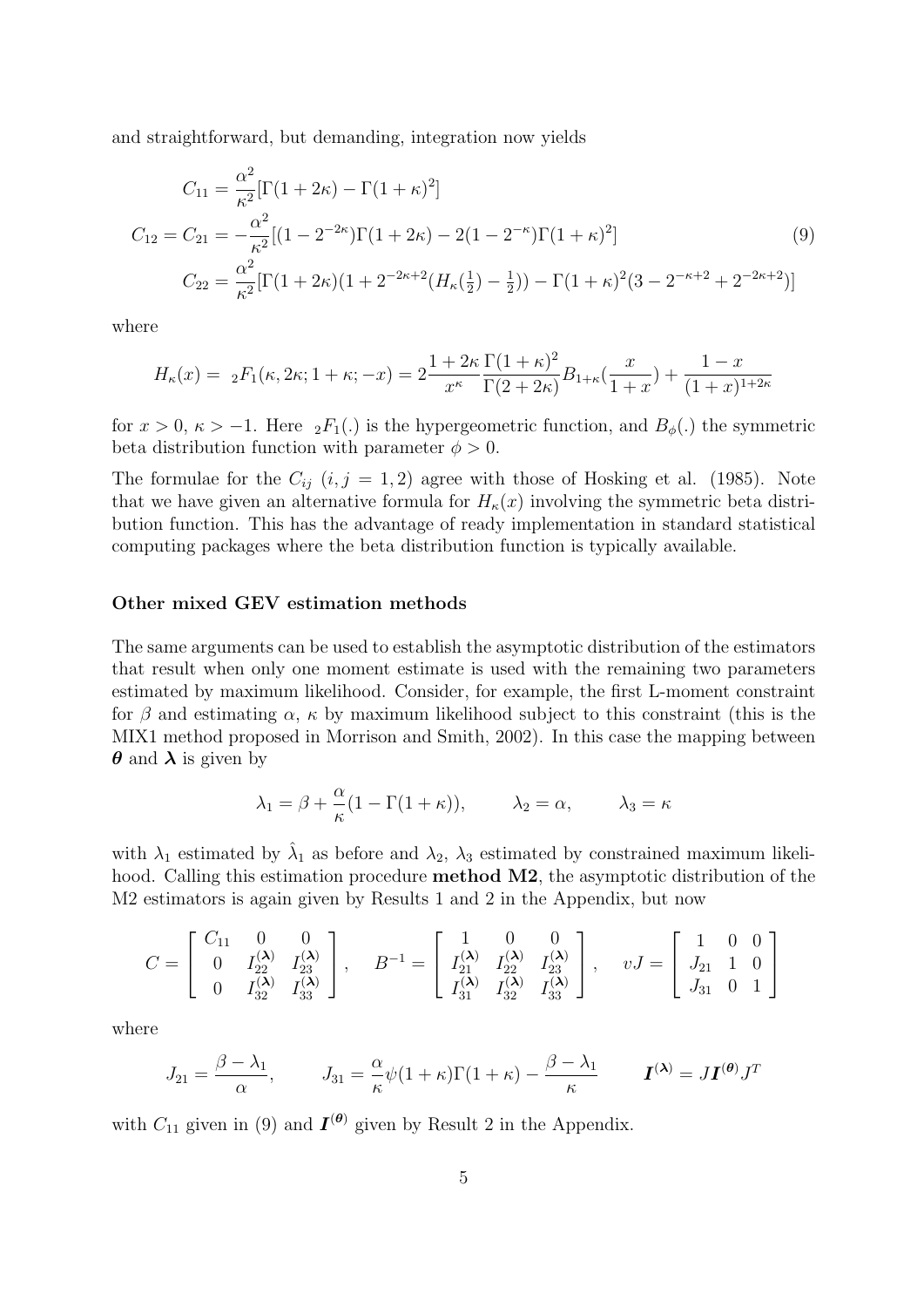Finally, it is noted that constrained maximum likelihood with other forms of moment estimates could be chosen including, for example, robust estimates of location and scale. In the latter case, one might use the median and interquartile range for  $\lambda_1$  and  $\lambda_2$  respectively. Such estimates are not only robust to outliers, but also allow consideration of a wider range of values of  $\kappa$  including the infinite variance case when  $\kappa \leq -0.5$ . Since the second L-moment is proportional to Gini's mean difference, it is already a reasonably robust estimate of scale, but the first L-moment, the sample mean, is not. Thus, another possibility would be to replace the sample mean by the sample median or trimmed mean which will yield a more robust estimate of location. Once again, the same approach can be used in either case to establish the asymptotic distribution of the resulting estimators.

Consider the case of robust moment estimates of location and scale given by the sample median and the second L-moment  $\hat{\lambda}_2$  respectively, where  $\hat{\lambda}_2$  is given by (5). Here the mapping between  $\boldsymbol{\theta}$  and  $\boldsymbol{\lambda}$  is given by

$$
\lambda_1 = \beta + \frac{\alpha}{\kappa} (1 - (\ln 2)^{\kappa}), \qquad \lambda_2 = \frac{\alpha}{\kappa} (1 - 2^{-\kappa}) \Gamma(1 + \kappa), \qquad \lambda_3 = \kappa
$$

with  $\lambda_1$  estimated by the sample median,  $\lambda_2$  estimated by (5), and  $\lambda_3$  estimated by constrained maximum likelihood. Calling this estimation procedure method M3, the asymptotic distribution of the M3 estimators is the same as the M1 estimators, but with  $C_{11}$ ,  $C_{12} = C_{21}$  and  $J_{31}$  replaced by

$$
C_{11} = \alpha^2 (\ln 2)^{2\kappa - 2}
$$
  
\n
$$
C_{12} = \frac{\alpha^2}{\kappa} (\ln 2)^{\kappa - 1} \Gamma(1 + \kappa) (3 - 2^{-\kappa + 1} - 4G_{1+\kappa} (\ln 2) + 2^{-\kappa + 2} G_{1+\kappa} (2 \ln 2))
$$
  
\n
$$
J_{31} = \frac{\alpha}{\kappa} (\ln 2)^{\kappa} \ln \ln 2 + (\beta - \lambda_1) (\frac{\ln 2}{1 - 2^{\kappa}} - \psi(1 + \kappa))
$$

where  $G_{\kappa}$ .) denotes the survivor function of the Gamma distribution with shape parameter  $\kappa$  and unit scale parameter. The formula for  $C_{12}$  was derived using results in Ferguson (1996) and, in particular, a generalisation of the argument given in Ferguson (1999).

Using these results, Figure 1 plots the square-root of the asymptotic relative efficiency of the M1, M2 and M3 estimators of  $\beta$ ,  $\alpha$  and  $\kappa$  for  $\beta = 0$ ,  $\alpha = 1$  and  $-0.5 < \kappa < 0.5$ . Here the asymptotic root-efficiency, expressed as a percentage, gives the ratio of the largesample standard deviation of the maximum likelihood estimator of the given parameter to the large-sample standard deviation of its estimator.

For  $\kappa > -0.35$  all asymptotic root-efficiencies exceed 80% and for  $\kappa > -0.4$  all rootefficiencies exceed 70%. Although method M3 is generally less efficient than Methods M1 and M2 (particularly for the location parameter  $\beta$ ), it does offer better estimates for values of  $\kappa$  near -0.5. This is expected since the median can be shown to be a better location estimator than the mean when  $\kappa < -0.1$ , and is considerably better when  $\kappa < -0.4$  (the GEV distribution is a heavy-tailed Frechet distribution for  $\kappa < 0$ ). With the exception of the location estimate, methods M1 and M3 are comparable so that the choice of using a robust location estimator is not too costly in terms of asymptotic efficiency.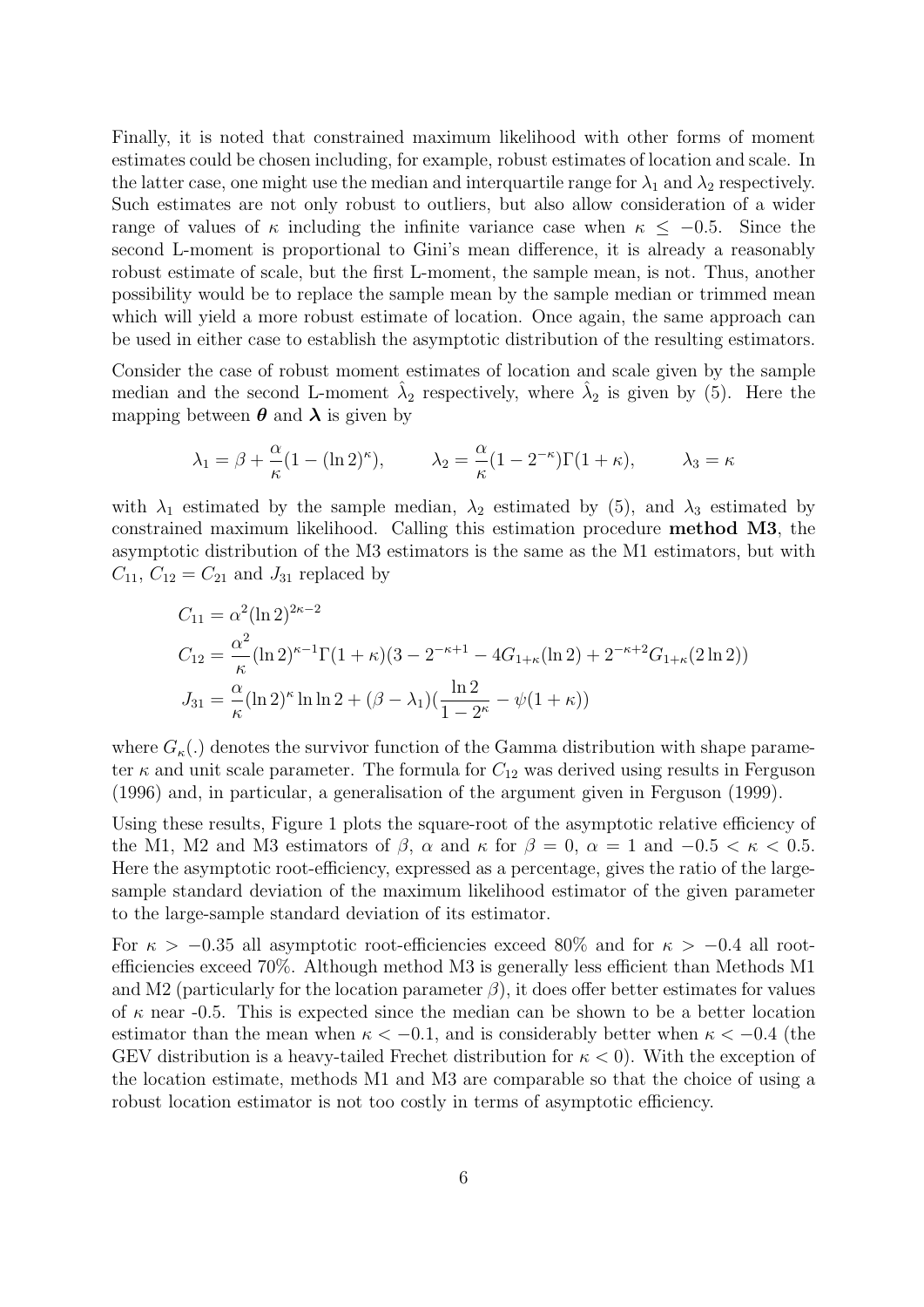

Figure 1: Percentage root-efficiency of the M1 (red), M2 (green) and M3 (blue) estimators of β (left panel),  $\alpha$  (middle panel) and  $\kappa$  (right panel) for  $\beta = 0$ ,  $\alpha = 1$  and  $-0.5 < \kappa < 0.5$ .

### 3 Computational issues

All the methods considered, including maximum likelihood, involve constrained optimisation of the log-likelihood (2). The constraints fall into three groups; constraints (3) related to the support of the GEV density, moment constraints such as (4) with  $\lambda_1$ ,  $\lambda_2$ estimated by (5), and the technical constraint  $-0.5 < \kappa < 0.5$ . The latter condition ensures that the family of GEV distributions under consideration have finite variance and satisfy maximum likelihood regularity conditions (see Smith 1985). This restriction is unlikely to be a major problem in practice. In hydrology it is commonly assumed that  $\kappa$  lies in a more restrictive range (see Hosking et al. 1985, Martins and Stedinger 2000, for example). However, and as noted in Katz et al. (2002), bound constraints for  $\kappa$  are commonly adopted for technical convenience at the possible expense, in some cases, of physical interpretation.

Imposing constraints on  $\kappa$  is known to improve the performance of likelihood-based GEV estimation techniques in small samples. Martins and Stedinger (2000) report implausibly large estimates of  $\kappa$  for unconstrained maximum likelihood using small samples and show that this problem is eliminated when the range of  $\kappa$  is restricted using a suitable Bayesian prior. Coles and Dixon (1999) use penalised maximum likelihood to restrict the range of  $\kappa$ , resulting in maximum likelihood estimates with improved small sample properties. Morrison and Smith (2002) impose moment constraints which have a similar effect. This is similarly the case here as shown in Section 4.

The estimation strategy we have adopted is to optimise over all parameters other than  $\kappa$ , taking careful account of the constraints, and form a profile log-likelihood that is a function of  $\kappa$  alone. This profile log-likelihood can then be plotted and optimised over  $\kappa$ . The optimisations involved have reduced dimension and take advantage of simplified constraints. As shown in Section 4, this procedure proves to be numerically robust, graphically informative, and computationally efficient.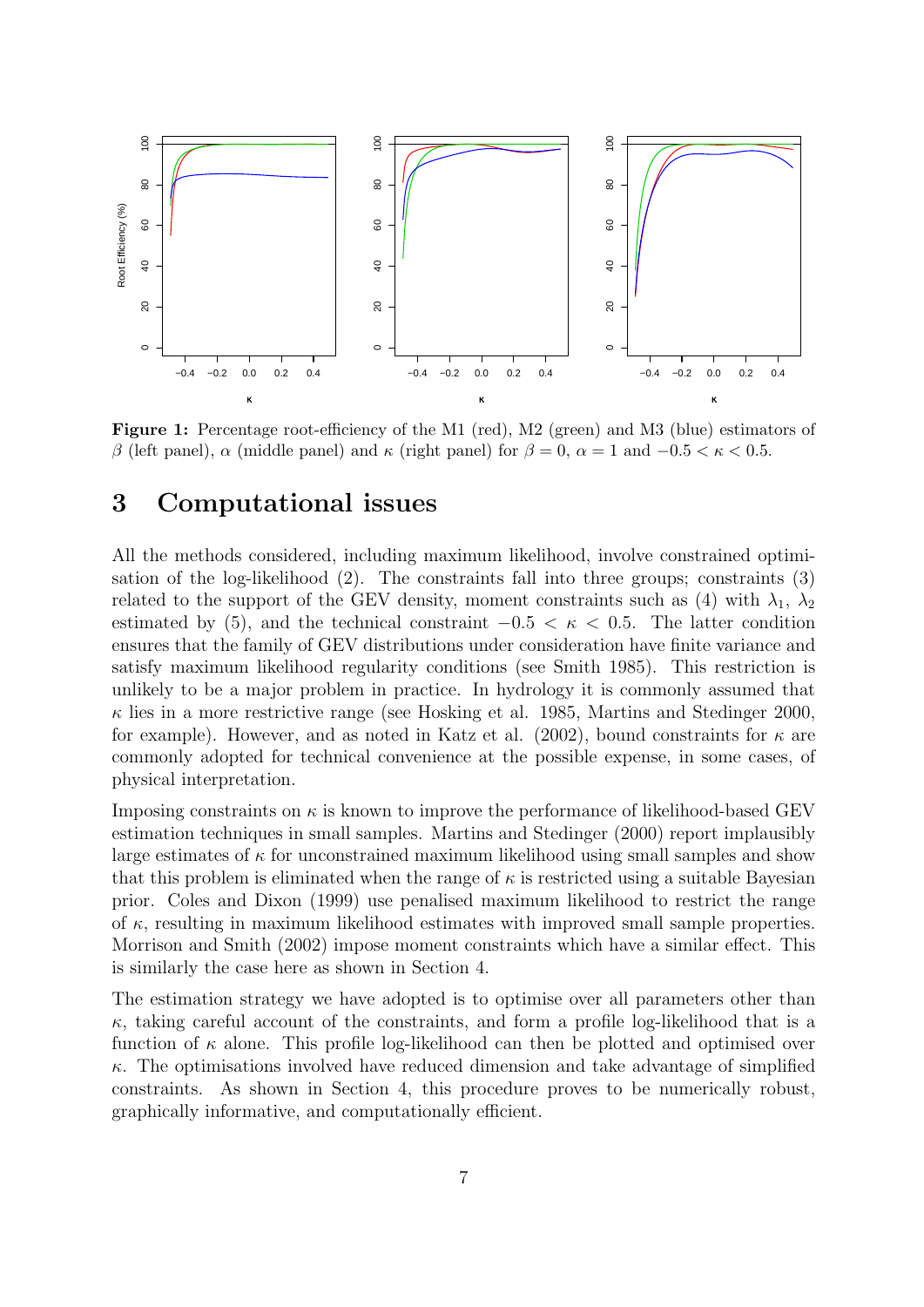Consider first the estimation method M1. The constraint (3) is equivalent to

$$
\alpha > 0 \qquad \alpha > \kappa(\max_{i} X_{i} - \beta) \qquad \alpha > -\kappa(\beta - \min_{i} X_{i}) \tag{10}
$$

which yields

$$
\hat{\lambda}_2 > (\max_i X_i - \hat{\lambda}_1)(1 - 2^{-\kappa}), \qquad \hat{\lambda}_2 > -(\hat{\lambda}_1 - \min_i X_i)(1 - 2^{-\kappa})
$$

after substituting for  $\alpha$ ,  $\beta$  using (4) and (5). Since  $\min_i X_i < \hat{\lambda}_1 < \max_i X_i$  this relation can be inverted to give  $\kappa_{M1}^- < \kappa < \kappa_{M1}^+$  where

$$
\kappa_{M1}^- = -\ln\left(1 + \frac{\hat{\lambda}_2}{\hat{\lambda}_1 - \min_i x_i}\right) / \ln 2, \quad \kappa_{M1}^+ = -\ln\left(1 - \frac{\hat{\lambda}_2}{\max_i X_i - \hat{\lambda}_1}\right) / \ln 2
$$

and  $\kappa_{M1}^{-}$  < 0,  $\kappa_{M1}^{+}$  > 0 unless the sample is degenerate. The intersection of this interval with  $(-0.5, 0.5)$  yields the simple constraint

$$
\max(\kappa_{M1}^-, -0.5) < \kappa < \min(\kappa_{M1}^+, 0.5). \tag{11}
$$

Note that these bounds are determined solely from the data. They lead to computationally simple, transparent and numerically robust parameter estimates which can be used in their own right, or as initial estimates to more computationally intensive methods such as full maximum likelihood.

In the case of maximum likelihood, only the constraints (10) and  $-0.5 < \kappa < 0.5$  apply. However, we further assume that

$$
\min_{i} X_i \le \beta \le \max_{i} X_i \tag{12}
$$

since  $\beta$  is the  $e^{-1} = 0.3679$  quantile of the GEV distribution. The probability that the interval  $[\min_i X_i, \max_i X_i]$  does not include  $\beta$  is

$$
1 - P(\min_i X_i \le \beta \le \max_i X_i) = e^{-n} + (1 - e^{-1})^n
$$

which is less than  $10^{-4}$  for  $n > 20$  and less than  $10^{-5}$  for  $n > 25$ . Thus, provided n is not very small, it will be reasonable in practice to assume that (12) holds so that  $\beta$  always lies within the range of the data. Note that this constraint will only impact on small sample performance and vanishes for large samples. Now constraint (10) becomes

$$
\alpha > \alpha_{ML} = \begin{cases} \kappa(\max_i X_i - \beta) & (\kappa \ge 0) \\ -\kappa(\beta - \min_i X_i) & (\kappa < 0) \end{cases}
$$
 (13)

where  $\alpha_{ML}$  is a simple piecewise linear function of  $\beta$  given  $\kappa$  and the data. The simple constraints (12) and (13) can now be used to determine the profile log-likelihood  $\max_{\beta,\alpha} \ln L(\theta)$  which is a function of  $\kappa$  alone and the data.

Similar considerations apply to methods M2 and M3. For method M2 the constraints are

$$
\alpha > \alpha_{M2} = \begin{cases} \kappa (\max_i X_i - \hat{\lambda}_1) / \Gamma(1 + \kappa) & (\kappa \ge 0) \\ -\kappa (\hat{\lambda}_1 - \min_i X_i) / \Gamma(1 + \kappa) & (\kappa < 0) \end{cases}
$$
(14)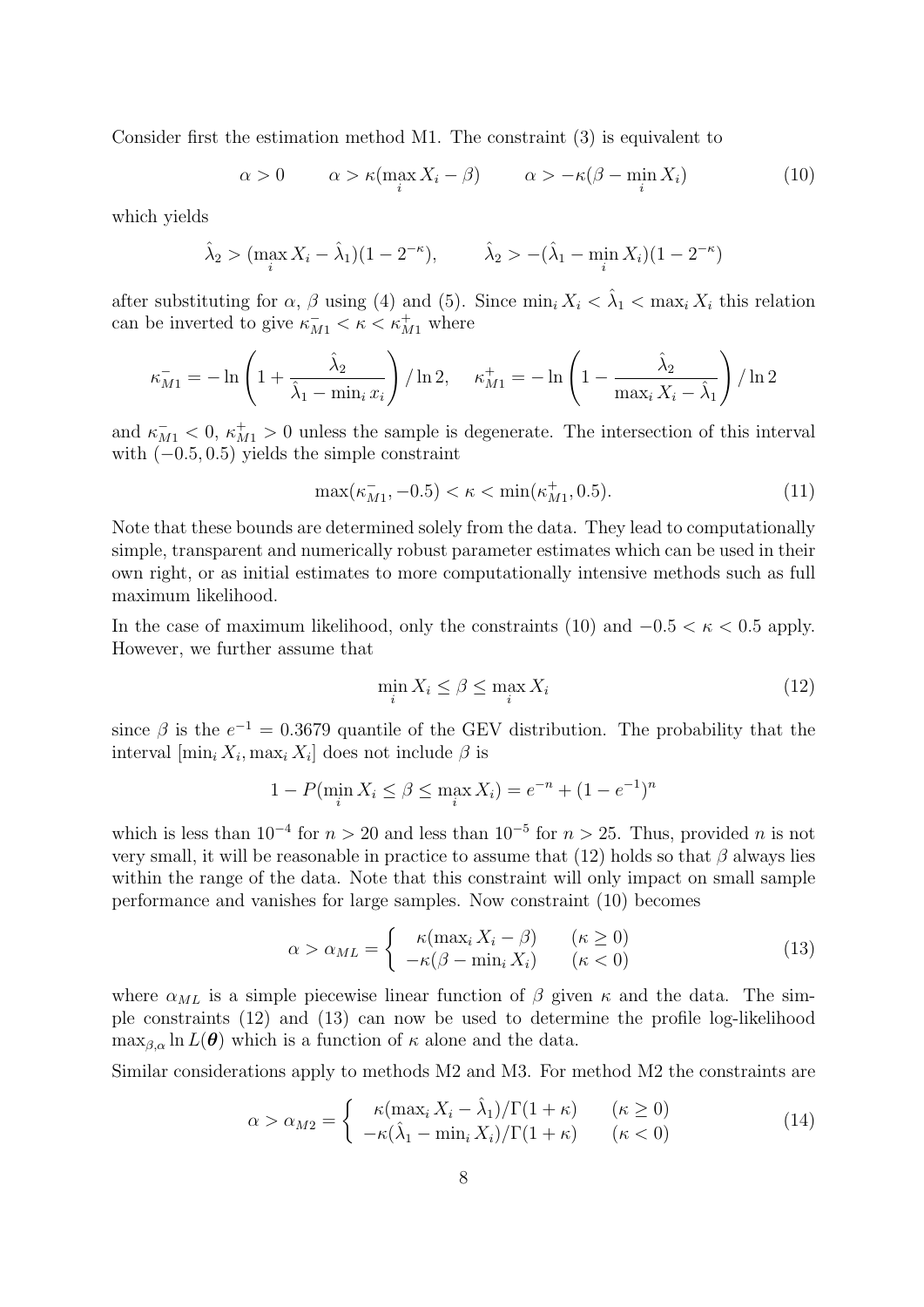and  $-0.5 < \kappa < 0.5$ . For method M3 there is the single constraint

$$
\max(\kappa_{M3}^-,-0.5) < \kappa < \min(\kappa_{M3}^+,0.5) \tag{15}
$$

where  $\kappa_{M3}^-$  < 0 and  $\kappa_{M3}^+$  > 0 are the solutions to

$$
\frac{1 - 2^{-\kappa}}{(\ln 2)^{\kappa}} \Gamma(1 + \kappa) = -\frac{\hat{\lambda}_2}{\hat{\lambda}_1 - \min_i X_i}, \qquad \frac{1 - 2^{-\kappa}}{(\ln 2)^{\kappa}} \Gamma(1 + \kappa) = \frac{\hat{\lambda}_2}{\max_i X_i - \hat{\lambda}_1}
$$

respectively. Method M3 shares the same properties of transparency and computational simplicity as method M1.

For each of the four methods considered, it is readily shown that the asymptotic covariance matrix of  $\sqrt{n}(\hat{\theta} - \theta)$  does not depend on β and takes the form

$$
\begin{bmatrix} \alpha & 0 & 0 \\ 0 & \alpha & 0 \\ 0 & 0 & 1 \end{bmatrix} \Omega \begin{bmatrix} \alpha & 0 & 0 \\ 0 & \alpha & 0 \\ 0 & 0 & 1 \end{bmatrix}
$$
 (16)

where the 3-dimensional matrix  $\Omega$  has elements that depend only on  $\kappa$ . This allows for the simple tabulation and evaluation of the asymptotic covariance matrices for the case  $\beta = 0$ ,  $\alpha = 1$ , with the more general cases obtained by scaling the results using (16).

#### 4 Numerical study and an application

A simulation study was undertaken to check how well the asymptotic results given in Section 2 applied in practice. Three sample sizes were considered,  $n = 30$ , 60 and 120, for random samples from a GEV distribution with  $\beta = 0$ ,  $\alpha = 1$  and a range of values of  $\kappa$  between -0.5 and 0.5. For each choice of  $\kappa$ , 1000 independent random samples were generated and the M1, M2, M3 and maximum likelihood estimates determined. Using these simulations, the estimated bias and root-mean-squared error for each method and choice of  $\kappa$  was then computed as a function of  $\kappa$ . The result for  $n = 30$  is plotted in Figure 2 together with the asymptotic root-mean-squared errors (standard errors in this case since the estimates are asymptotically unbiased).

For  $n = 30$  all methods show reasonable agreement with the asymptotic results when  $\kappa > -0.3$ , both in terms of the estimated bias (which should be close to zero) and the estimated root-mean-squared-error. Note, however, the small underestimation of the scale parameter  $\alpha$  in the case of maximum likelihood and the closely allied method M2. When  $\kappa$  < -0.3 biases become more evident, particularly for the methods based on the Lmoments whose variances become infinite as  $\kappa$  approaches  $-0.5$ . For the estimates of  $\kappa$ , the estimated root-mean-squared-error was generally less that the asymptotic value as might be expected given that the  $\kappa$  estimates were restricted to the interval (-0.5,0.5). In such cases a censored form of the asymptotic Gaussian distribution may prove to be a more appropriate approximation. Although all methods performed comparably for  $\kappa > -0.3$ , maximum likelihood generally performed well over all the values of  $\kappa$  considered.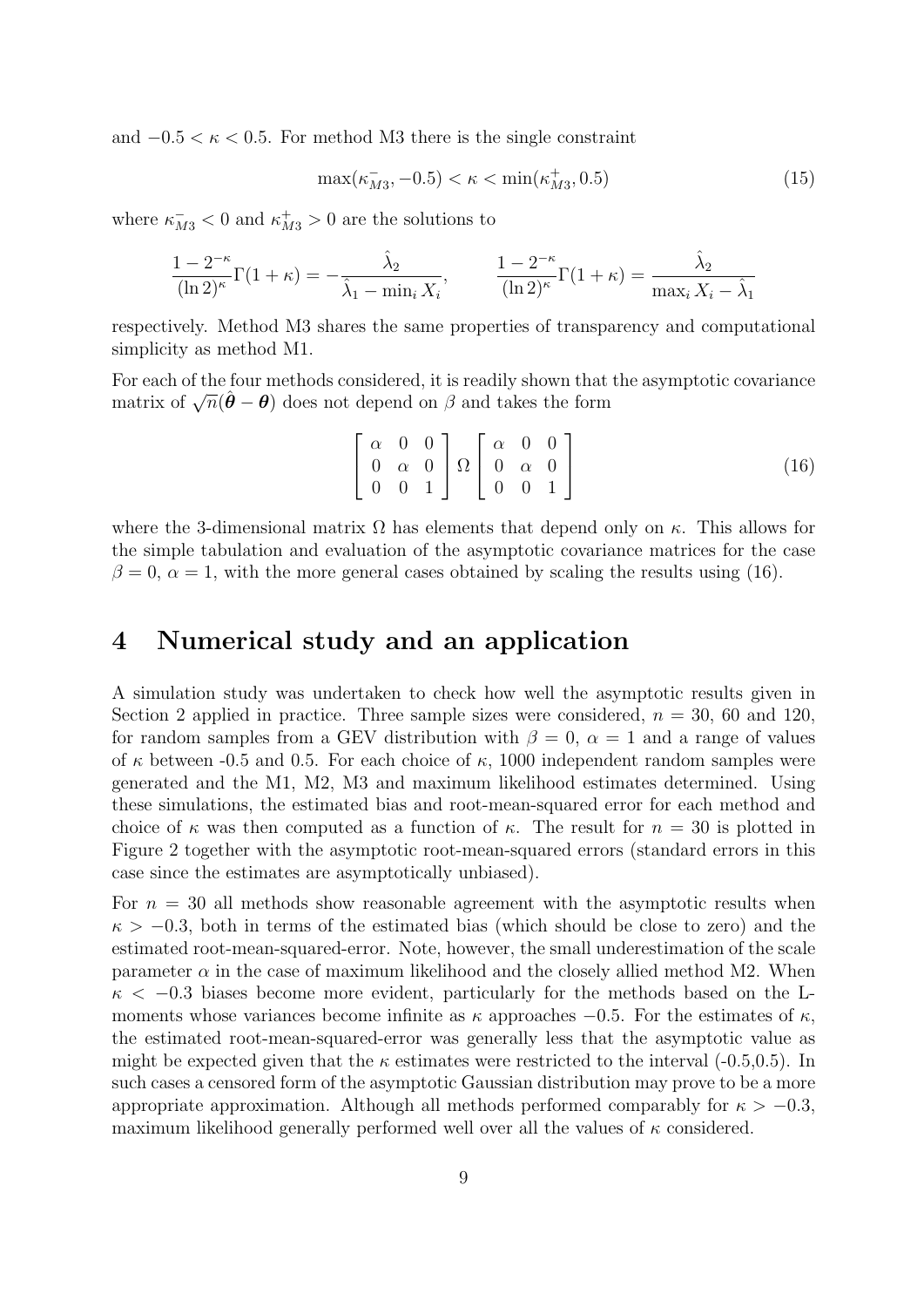

Figure 2: Plots of the asymptotic root-mean-squared-error (black), simulated root-meansquared-error (red) and simulated bias (blue) of the M1 (column 1), M2 (column 2), M3 (column 3) and maximum likelihood (ML, column 4) estimators of  $\beta = 0$  (row 1),  $\alpha = 1$  (row 2) and  $\kappa$  (row 3) for  $n = 30$  and  $-0.5 < \kappa < 0.5$ . The simulated results are based on 1000 replications.

As expected, the results for  $n = 60$  and  $n = 120$  showed improvements over those for  $n = 30$ . Nevertheless, although considerably reduced, residual biases for  $\kappa < -0.35$ remained even for  $n = 120$ . As before, maximum likelihood performed well over all  $\kappa$  in the interval (-0.5, 0.5). Simulation of very large samples  $(n = 1000)$  at selected values of  $\kappa < -0.3$  served to validate the formulae for the asymptotic variances given in Section 2. We now consider an application of these mixed methods for fitting the GEV distribution to a sample of 24-hour annual maximum rainfall from Wellington, New Zealand (41.286 ◦S, 174.767 ◦E) over the period 1940 to 1999. Summary statistics of the data are given in Table 1, both for the entire data set and for the data disaggregated by the two phases

|                       | $-$ IPO | $+$ IPO | All   |
|-----------------------|---------|---------|-------|
| Sample size           | 31      | 29      | 60    |
| Mean (first L-moment) | 82.0    | 75.5    | 78.9  |
| Median                | 73.9    | 70.1    | 73.6  |
| Standard deviation    | 28.7    | 19.0    | 24.5  |
| Second L-moment       | 16.3    | 10.4    | 13.6  |
| Maximum               | 153.2   | 121.2   | 153.2 |
| Minimum               | 47.0    | 51.4    | 47.0  |

Table 1: 24-hour annual maximum rainfall statistics (mm) for Wellington, New Zealand, over the period 1940-1999 and for each phase of the IPO. The negative phase of the IPO spans the period 1946-1976, and the positive phases from 1940-1945, and from 1977-1999.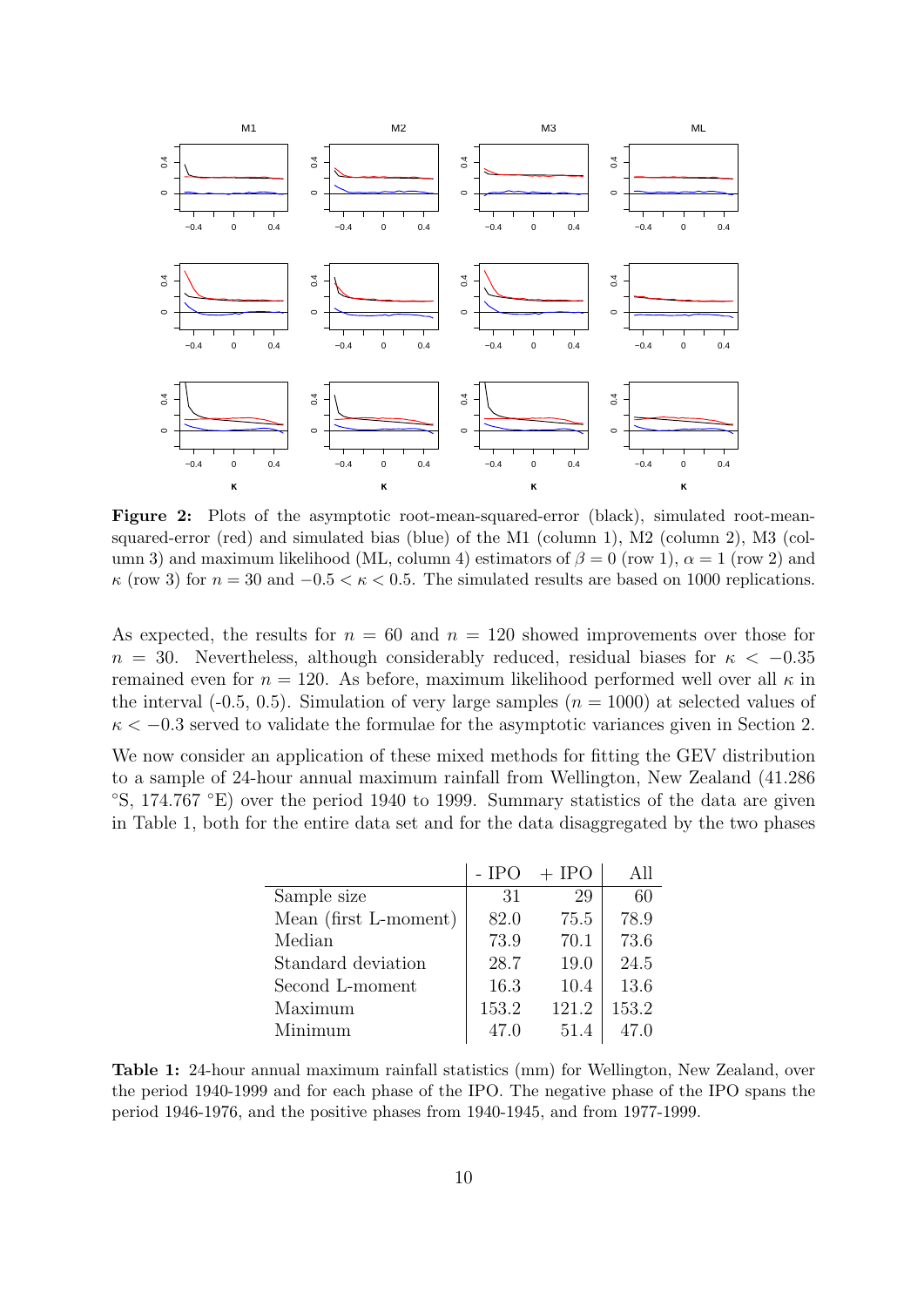

Figure 3: Profile log-likelihoods for the M1 (top left), M2 (top right), M3 (bottom left) and maximum likelihood (bottom right) methods applied to Wellington 24-hour annual maximum rainfall over the period 1940-1999 using L-moments,. The vertical lines mark the respective estimates of  $\kappa$ .

(positive and negative) of the Interdecadal Pacific Oscillation (IPO). The IPO is associated with large-scale atmospheric and oceanic patterns over the Pacific Ocean, and has been shown to have an impact on annual maximum rainfall series in some regions of New Zealand (see Thompson, 2006).

The estimation methods described in Section 2 were first applied to the entire data set. For comparison purposes, a corresponding analysis using L-moments (see Hoskings et al., 1985) was also undertaken. Plots of the resulting profile likelihoods for methods M1, M2, M3 and maximum likelihood are given in Figure 3. Note that, in this case, the limits  $(11)$  and  $(15)$  are  $-0.50$ ,  $0.29$  and  $-0.45$ ,  $0.27$  respectively, while methods M2 and maximum likelihood have profile likelihoods defined over the entire range considered  $(-0.5 < \kappa < 0.5)$ . The curvature of any of these profile likelihoods at its point of maxima is proportional to the standard error of the corresponding estimate.

Table 2 shows the various parameter estimates and their (asymptotic) standard errors where the latter are given in Section 2 for methods M1, M2, M3 and maximum likelihood. In the case of L-moments the standard errors were obtained from tables provided in Hosking et al. (1985) and Madsen et al. (1997). The parameter estimates from methods M1, M2, M3 and maximum likelihood are all very similar, and slightly different from those obtained from the method of L-moments. However the latter differences are not statistically significant, being approximately one standard error apart. Nevertheless it is interesting to note that the likelihood-based methods all preferred a slightly heavier tail which may have ramifications for quantile estimation which is sensitive to the estimates of the shape parameter  $\kappa$ .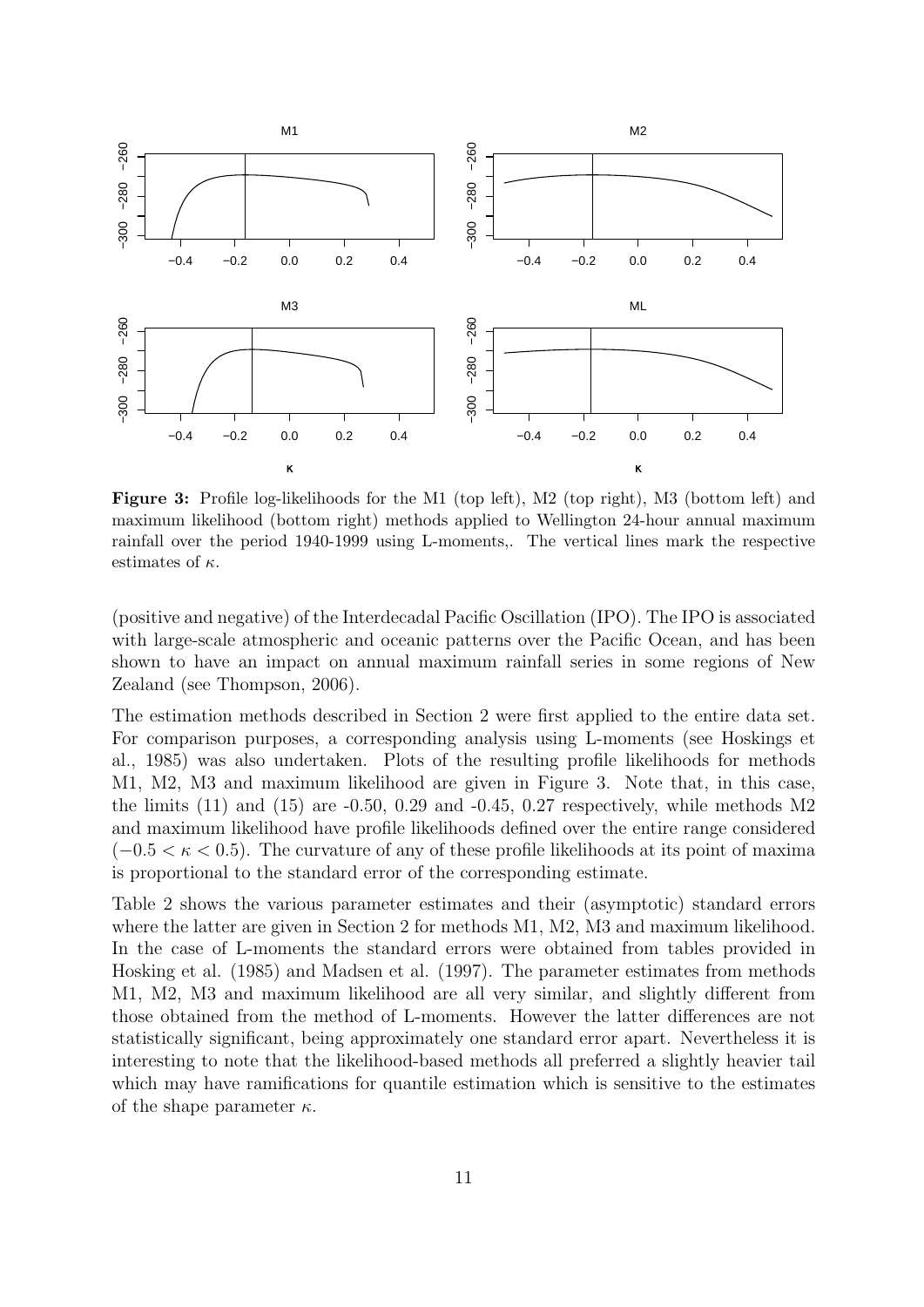| Method         | 17             | $\alpha$                    | к             |
|----------------|----------------|-----------------------------|---------------|
| L              | 66.98 (2.67)   | 18.22(2.12)                 | $-0.07(0.10)$ |
| M1             | 66.29(2.40)    | 16.45(1.87)                 | $-0.16(0.10)$ |
| M <sub>2</sub> | 66.19 $(2.40)$ | 16.43(1.87)                 | $-0.17(0.10)$ |
| M <sub>3</sub> | 67.18(2.89)    | 16.94(1.98)                 | $-0.14(0.10)$ |
| ML             | 66.32 $(2.41)$ | $16.54(1.89)$ $-0.17(0.10)$ |               |

Table 2: Parameter estimates obtained by fitting the GEV distribution to Wellington 24-hour annual maximum rainfall over the period 1940-1999 using L-moments, methods M1, M2, M3 and maximum likelihood (ML). Asymptotic standard errors are given in parentheses.

This analysis was repeated for the observations falling in each phase of the IPO and the results are reported in Table 3. For each IPO phase the likelihood-based estimates again prefer a heavier tail than the method of L-moments, with the differences in the various parameter estimates within each phase being much smaller than those between the two IPO phases. In particular, the differences between the scale parameters for each IPO phase suggest real differences, although these are still not statistically significant, with the annual extreme rainfalls being more variable and heavier during the negative phase of the IPO than in the positive phase (see also Table 1). These conclusions are further reinforced by a more formal likelihood ratio test which gives a p-value of 15% and retains the null hypothesis that thee is no difference between the 24-hour annual maximum rainfall within each phase of the IPO. This result is also consistent with the findings of Thompson (2006).

|          | - IPO |                                                                                                                               | $+$ IPO  |  |          |          |
|----------|-------|-------------------------------------------------------------------------------------------------------------------------------|----------|--|----------|----------|
| Method   |       | $\alpha$                                                                                                                      | $\kappa$ |  | $\alpha$ | $\kappa$ |
|          |       | 68.30 (4.71) 23.24 (3.62) -0.01 (0.14) $\vert$ 65.99 (2.77) 13.06 (2.30) -0.14 (0.16)                                         |          |  |          |          |
| M1       |       | 66.96 (4.07) 20.05 (3.15) -0.15 (0.14) 65.66 (2.55) 12.10 (2.02) -0.20 (0.15)                                                 |          |  |          |          |
| M2       |       | 66.98 (4.07) 20.05 (3.14) -0.15 (0.14) $ $ 65.87 (2.55) 12.12 (2.01) -0.18 (0.15)                                             |          |  |          |          |
| M3       |       | $66.47$ (4.66) 19.65 (3.27) -0.17 (0.15)   65.54 (2.94) 11.98 (2.13) -0.21 (0.16)                                             |          |  |          |          |
| $\rm ML$ |       | $\mid 67.13 \ (4.09) \quad 20.16 \ (3.17) \quad -0.16 \ (0.14) \mid 65.97 \ (2.56) \quad 12.21 \ (2.02) \quad -0.19 \ (0.15)$ |          |  |          |          |

Table 3: Parameter estimates obtained by fitting the GEV distribution to Wellington 24-hour annual maximum rainfall over the period 1940-1999 using methods M1, M2, M3 and maximum likelihood (ML). Asymptotic standard errors are given in parentheses. The first 4 columns are for negative IPO; the second four rows are for positive IPO

### 5 Conclusions

Mixed maximum likelihood and L-moments estimation procedures proposed by Morrison and Smith (2002) have been generalised to include other forms of moment estimators. The asymptotic properties of the resulting estimators have been derived and analytic expressions given for the asymptotic covariance matrices in a number of important cases. These expressions were verified by simulation and the efficiencies of the various estimators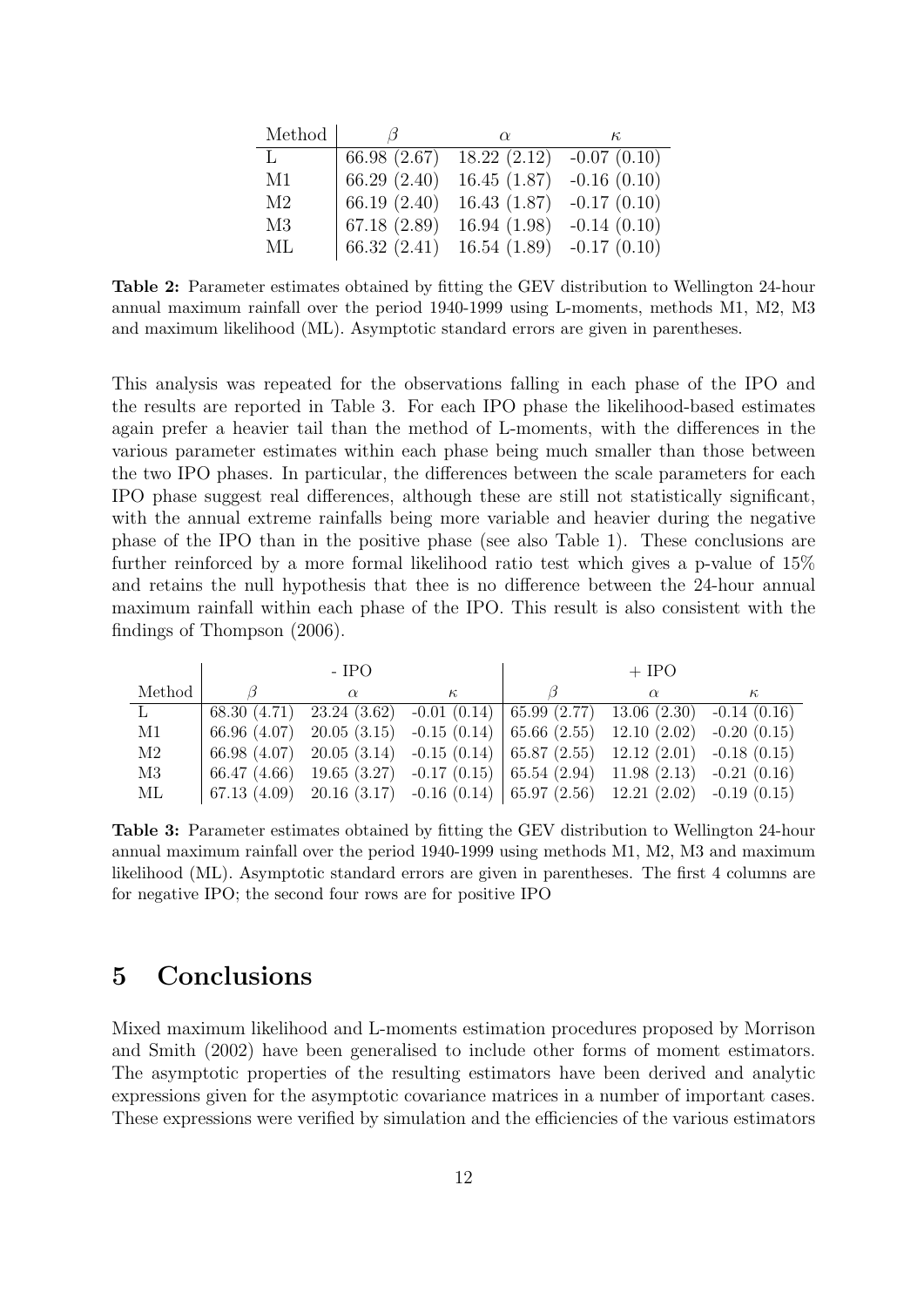established. Furthermore, the estimation procedures developed take careful account of the various parameter constraints and use profile likelihoods for estimating  $\kappa$ . An advantage of the latter is that they are amenable to simple graphical analysis and so, in practice, have the potential to provide a better understanding of the the strengths and weaknesses of the data being modelled.

The asymptotic properties of these likelihood-based methods compare favourably with those obtained from finite samples with sample sizes as small as  $n = 30$  and for values of  $\kappa > -0.3$ . In particular, for  $n \geq 30$ , the method of maximum likelihood generally performed well over all values of  $\kappa$  in the range  $-0.5 < \kappa < 0.5$  considered. Finally, the methods were applied to 24-hour annual maximum rainfall in Wellington, New Zealand, to try and detect any differences between the GEV distributions fitted to the positive and negative phases of the IPO. No significant differences were found.

The impact of these estimation methods on the corresponding GEV quantile estimators has yet to be assessed and remains the focus of further research. Bias correction based on the censored asymptotic Gaussian distributions of the estimates of  $\kappa$  will also be investigated.

## Appendix

Consider estimating the parameters  $\boldsymbol{\theta} = (\beta, \alpha, \kappa)^T$  of the GEV distribution (1) from a random sample  $\mathbf{X} = (X_1, \ldots, X_n)^T$  drawn from that distribution. Let

$$
\lambda = \lambda(\theta) \tag{17}
$$

be a reparameterisation of  $\theta$  where  $\lambda_3 = \kappa$  and  $\lambda(\theta)$  is a continuously differentiable 1-1 mapping between  $\lambda$  and  $\theta$  so that the log-likelihood ln  $L(\lambda)$  based on  $\lambda$  is formally equivalent to ln  $L(\theta)$  given by (2). Assume that  $\lambda$  is estimated by  $\lambda$  where

$$
\hat{\lambda}_1 = \hat{\lambda}_1(\mathbf{X}), \quad \hat{\lambda}_2 = \hat{\lambda}_2(\mathbf{X}), \quad \hat{\lambda}_3 = \arg\max_{\lambda_3} \ln L(\hat{\lambda_1}, \hat{\lambda_2}, \lambda_3)
$$
(18)

and  $\hat{\lambda_1}$ ,  $\hat{\lambda_2}$  are known unbiased estimators of  $\lambda_1$ ,  $\lambda_2$ . Further assume that the joint distribution of  $\sqrt{n}(\hat{\lambda}_1 - \lambda_1)$ ,  $\sqrt{n}(\hat{\lambda}_2 - \lambda_2)$  is asymptotically Gaussian and known. Now estimate  $\theta$  by

$$
\hat{\boldsymbol{\theta}} = \boldsymbol{\theta}(\hat{\boldsymbol{\lambda}})
$$

where  $\theta(\lambda)$  denotes the inverse of the mapping (17).

We now determine the asymptotic properties of  $\hat{\lambda}$  and then, using these, the required asymptotic properties of  $\theta$ .

**Result 1** Let  $X_1, \ldots, X_n$  be independent and identically distributed random variables with GEV distribution (1) and parameters  $\lambda$  given by (17) with  $-\frac{1}{2} < \lambda_3 = \kappa < \frac{1}{2}$ . If  $\lambda$  is estimated by  $\hat{\lambda}$  given by (18), then  $\sqrt{n}(\hat{\lambda} - \lambda)$  is asymptotically Gaussian with zero mean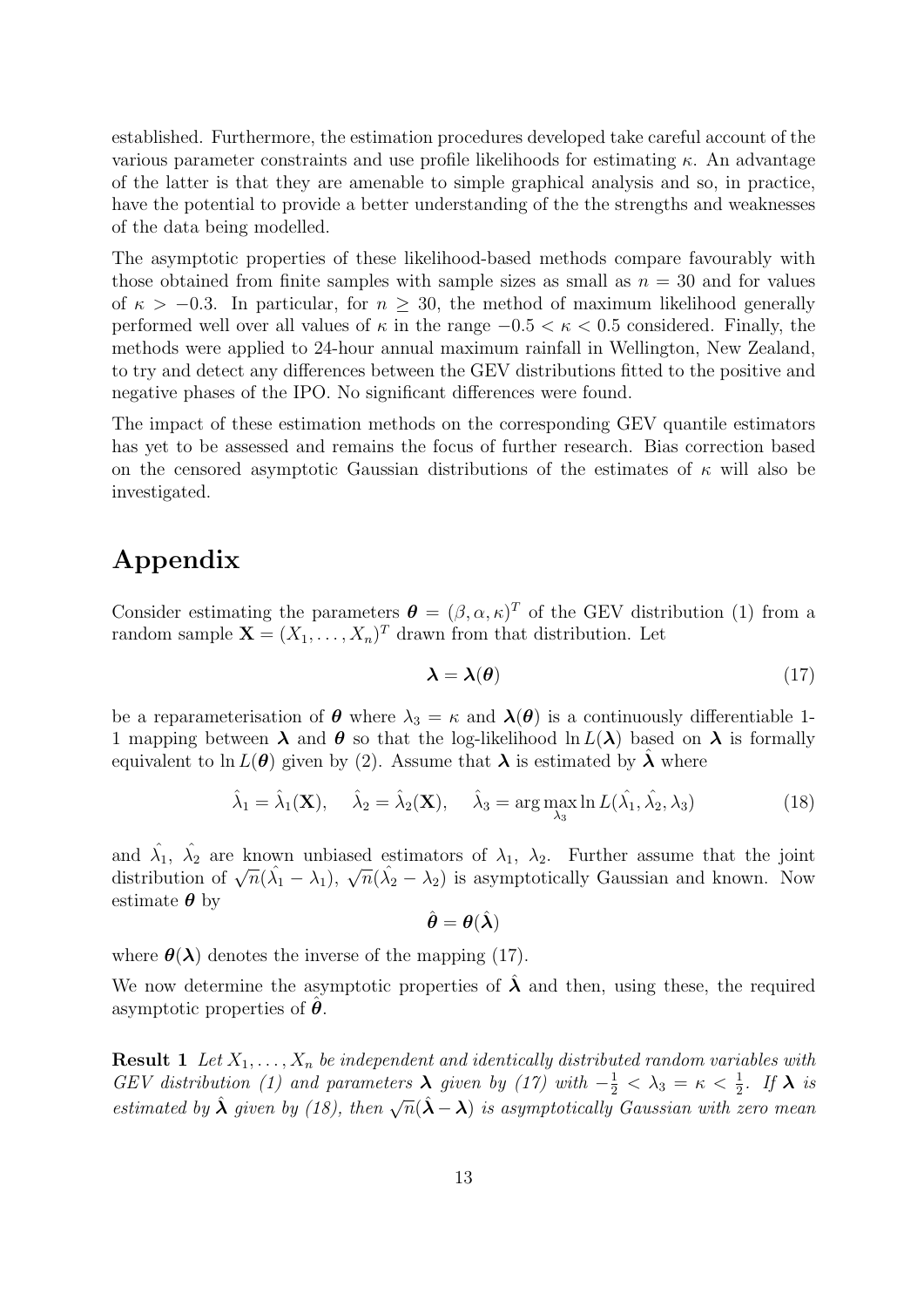and covariance matrix  $V = B C B^T$  where

$$
C = \begin{bmatrix} C_{11} & C_{12} & 0 \\ C_{21} & C_{22} & 0 \\ 0 & 0 & I_{33}^{(\lambda)} \end{bmatrix}, \quad B^{-1} = \begin{bmatrix} 1 & 0 & 0 \\ 0 & 1 & 0 \\ I_{31}^{(\lambda)} & I_{32}^{(\lambda)} & I_{33}^{(\lambda)} \end{bmatrix}
$$

with

$$
C_{ij} = \lim_{n \to \infty} n \, \text{cov}(\hat{\lambda}_i, \hat{\lambda}_j) \qquad (i, j = 1, 2)
$$

and  $I^{(\lambda)}$  is the information matrix of the GEV distribution with parameters  $\lambda$ .

#### Proof

The consistency of  $\lambda$  follows by assumption and from the asymptotic results given in Smith (1985). To establish the asymptotic distribution of  $\hat{\boldsymbol{\lambda}}$  we expand  $h(\boldsymbol{\lambda}) = n^{-1}\partial \ln L(\boldsymbol{\lambda})/\partial \lambda_3$ in a first order Taylor series about  $\lambda^{(0)}$ , the true value of  $\lambda$ . This yields

$$
0 = h(\hat{\boldsymbol{\lambda}}) = h(\boldsymbol{\lambda}^{(0)}) + \frac{\partial h(\boldsymbol{\lambda}^{(0)})}{\partial \boldsymbol{\lambda}^T} (\hat{\boldsymbol{\lambda}} - \boldsymbol{\lambda}^{(0)}) + o(|\hat{\boldsymbol{\lambda}} - \boldsymbol{\lambda}^{(0)}|)
$$

so that

$$
\begin{bmatrix} 1 & 0 & 0 \ 0 & 1 & 0 \ -\partial h(\boldsymbol{\lambda}^{(0)})/\partial \boldsymbol{\lambda}^T & 0 \end{bmatrix} \sqrt{n}(\hat{\boldsymbol{\lambda}} - \boldsymbol{\lambda}^{(0)}) = \sqrt{n} \begin{bmatrix} \hat{\lambda}_1 - \lambda_1^{(0)} \\ \hat{\lambda}_2 - \lambda_2^{(0)} \\ h(\boldsymbol{\lambda}_0) \end{bmatrix} + o(\sqrt{n}|\hat{\boldsymbol{\lambda}} - \boldsymbol{\lambda}^{(0)}|).
$$

The matrix on the left hand side of the above converges to  $B^{-1}$  and, using standard central limit theorems (see Hosking, 1990, and Lee, 1990, for example) the first term on the right hand side is asymptotically Gaussian with zero mean. Note that  $\sqrt{n}h(\boldsymbol{\lambda}^{(0)})$  is asymptotically independent of  $\hat{\lambda}_1$  and  $\hat{\lambda}_2$ . This follows since  $\hat{\lambda}_1$ ,  $\hat{\lambda}_2$  are unbiased and

$$
cov(g(\mathbf{X}), \frac{\partial \ln L(\mathbf{\lambda})}{\partial \lambda_3}) = E(g(\mathbf{X}) \frac{\partial \ln L(\mathbf{\lambda})}{\partial \lambda_3}) = \frac{\partial}{\partial \lambda_3} E(g(\mathbf{X}))
$$

for any statistic  $g(\mathbf{X}) = g(X_1, \ldots, X_n)$  whose expectation is finite and continuously differentiable with respect to  $\lambda$ . Since the variance of  $\sqrt{n}h(\lambda^{(0)})$  converges to  $I_{33}^{(\lambda)}$  the result follows.

**Result 2** Under the conditions of Result 1, if  $\boldsymbol{\theta} = (\beta, \alpha, \kappa)^T$  is estimated by  $\hat{\boldsymbol{\theta}}$  given by **The suit** 2 onder the conditions of nesult 1, if  $\mathbf{v} = (\beta, \alpha, \kappa)$  is estimated by 0 given by (17) with  $\lambda$  replaced by  $\hat{\lambda}$ , then  $\sqrt{n}(\hat{\theta} - \theta)$  is asymptotically Gaussian with zero mean and covariance matrix  $\Sigma = J^T V J$  where J is the Jacobean of the transformation given by  $J = \partial \theta^T / \partial \lambda$ . Moreover, the information matrix  $I^{(\lambda)}$  of the GEV distribution with parameters  $\lambda$  is given by

$$
\boldsymbol{I}^{(\boldsymbol{\lambda})}=J\boldsymbol{I}^{(\boldsymbol{\theta})}J^T
$$

where the information matrix  $I^{(\theta)}$  of the GEV distribution with parameters  $\theta$  is given by

$$
\frac{1}{\alpha^2 \kappa^2} \begin{bmatrix} \kappa^2 (\delta_2 - 1) & \kappa (\delta_2 - 1 - \Gamma(2 - \kappa)) & -\alpha (\delta_2 - 1 + \kappa \delta_3) \\ \kappa (\delta_2 - 1 - \Gamma(2 - \kappa)) & \delta_2 - 2\Gamma(2 - \kappa) & -\frac{\alpha}{\kappa} (\delta_2 - \Gamma(2 - \kappa) + \kappa (\delta_3 - \delta_1)) \\ -\alpha (\delta_2 - 1 + \kappa \delta_3) & -\frac{\alpha}{\kappa} (\delta_2 - \Gamma(2 - \kappa) + \kappa (\delta_3 - \delta_1)) & \frac{\alpha^2}{\kappa^2} (\delta_2 + 2\kappa (\delta_3 - \delta_1) + \kappa^2 (\delta_1^2 + \frac{\pi^2}{6})) \end{bmatrix}
$$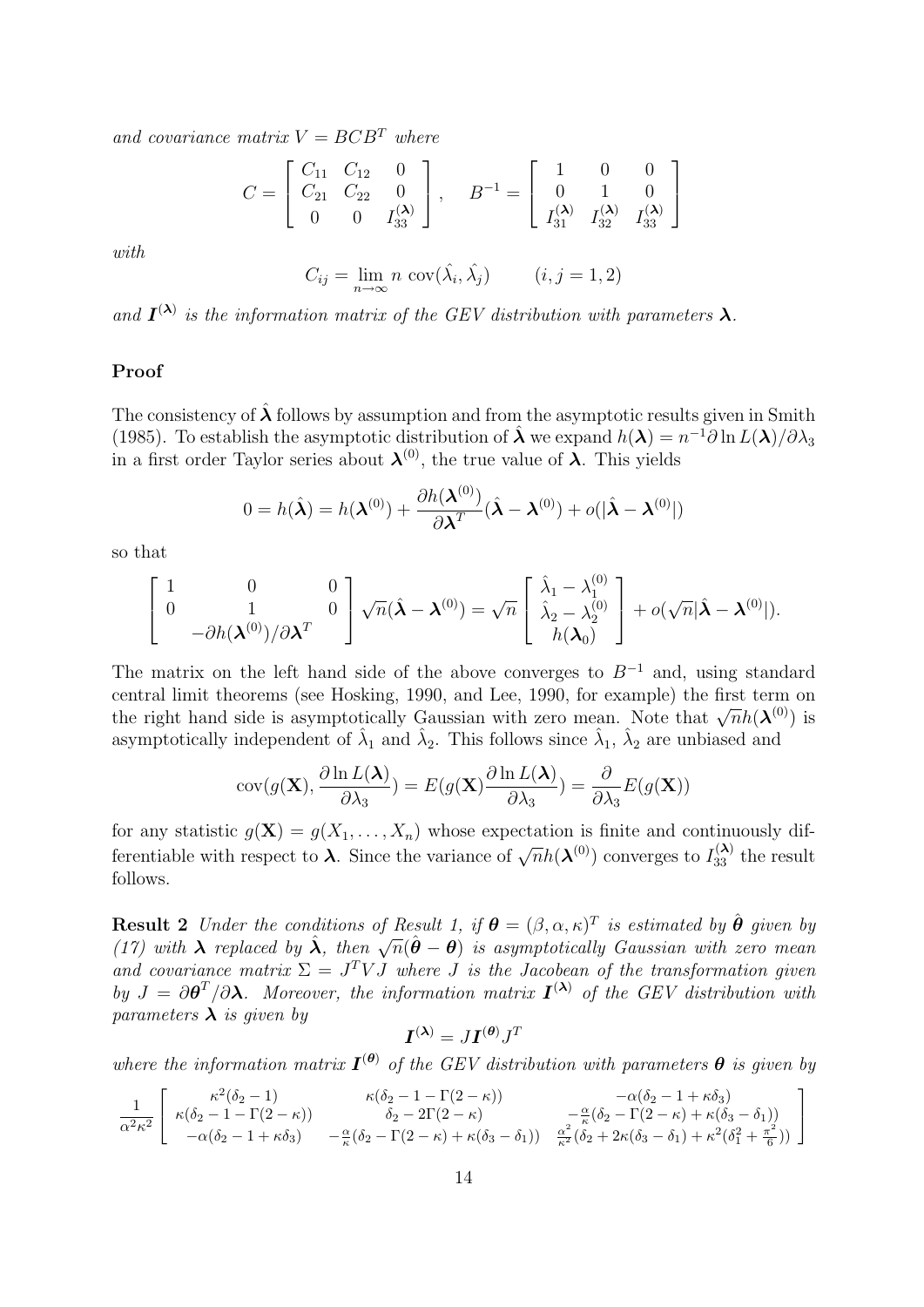with

$$
\delta_1 = 1 - \gamma, \quad \delta_2 = 1 + (1 - \kappa)^2 \Gamma(1 - 2\kappa), \quad \delta_3 = \Gamma(2 - \kappa)(\psi(1 - \kappa) - \frac{1 - \kappa}{\kappa})
$$

and  $\gamma$  denotes Euler's constant.

Result 2 follows from Result 1 and the transformation (17). The information matrix  $I^{(\theta)}$ is given in Prescott and Walden (1980).

The same arguments can be used to establish the asymptotic distribution of the estimators that result when only one moment estimate is used with the remaining two estimated by maximum likelihood. Consider, for example, using a moment constraint for the location parameter  $\beta$  and estimating  $\alpha$ ,  $\kappa$  by maximum likelihood subject to this constraint (if the first L-moment is used then this gives the MIX1 method proposed in Morrison and Smith, 2002). Here the mapping between  $\theta$  and  $\lambda$  is given by (17) with  $\lambda_2 = \alpha$ ,  $\lambda_3 = \kappa$  and now  $\lambda$  is estimated by  $\hat{\lambda}$  with  $\lambda_1$  estimated by  $\hat{\lambda}_1(\mathbf{X})$  as before, and  $\lambda_2$ ,  $\lambda_3$  are estimated by constrained maximum likelihood. With these changes Results 1 and 2 continue to apply with

$$
C = \begin{bmatrix} C_{11} & 0 & 0 \\ 0 & I_{22}^{(\lambda)} & I_{23}^{(\lambda)} \\ 0 & I_{32}^{(\lambda)} & I_{33}^{(\lambda)} \end{bmatrix}, \quad B^{-1} = \begin{bmatrix} 1 & 0 & 0 \\ I_{21}^{(\lambda)} & I_{22}^{(\lambda)} & I_{23}^{(\lambda)} \\ I_{31}^{(\lambda)} & I_{32}^{(\lambda)} & I_{33}^{(\lambda)} \end{bmatrix}, \quad J = \begin{bmatrix} 1 & 0 & 0 \\ J_{21} & 1 & 0 \\ J_{31} & 0 & 1 \end{bmatrix}.
$$

Other possible subsets of constraints can also be handled in a similar way.

# References

- Coles, S.G. (2001) An Introduction to the Statistical Modeling of Extreme Values. Springer Series in Statistics.
- Coles, S.G. and Dixon, M.J. (1999) Likelihood-based inference for extreme value models. Extremes 2, 5-23.
- Embrechts, P., Klüppelberg, C. and Mikosch, T. (1997) Modelling Extremal Events for Insurance and Finance. Springer.
- Ferguson, T.S. (1996) A Course in Large Sample Theory. Chapman & Hall.
- Ferguson, T.S. (1999) Asymptotic joint distribution of sample mean and a sample quantile. Unpublished paper. http://www.math.ucla.edu/ tom/papers/unpublished.html
- Jenkinson, A.F. (1955) The frequency distribution of the annual maximum (or minimum) of meteorological elements. Quarterly Journal of the Royal Meteorological Society 81, 158-171.
- Hosking, J.R.M. (1990) L-moments: analysis and estimation of distributions using linear combinations of order statistics. Journal of the Royal Statistical Society B 52, 105- 124.